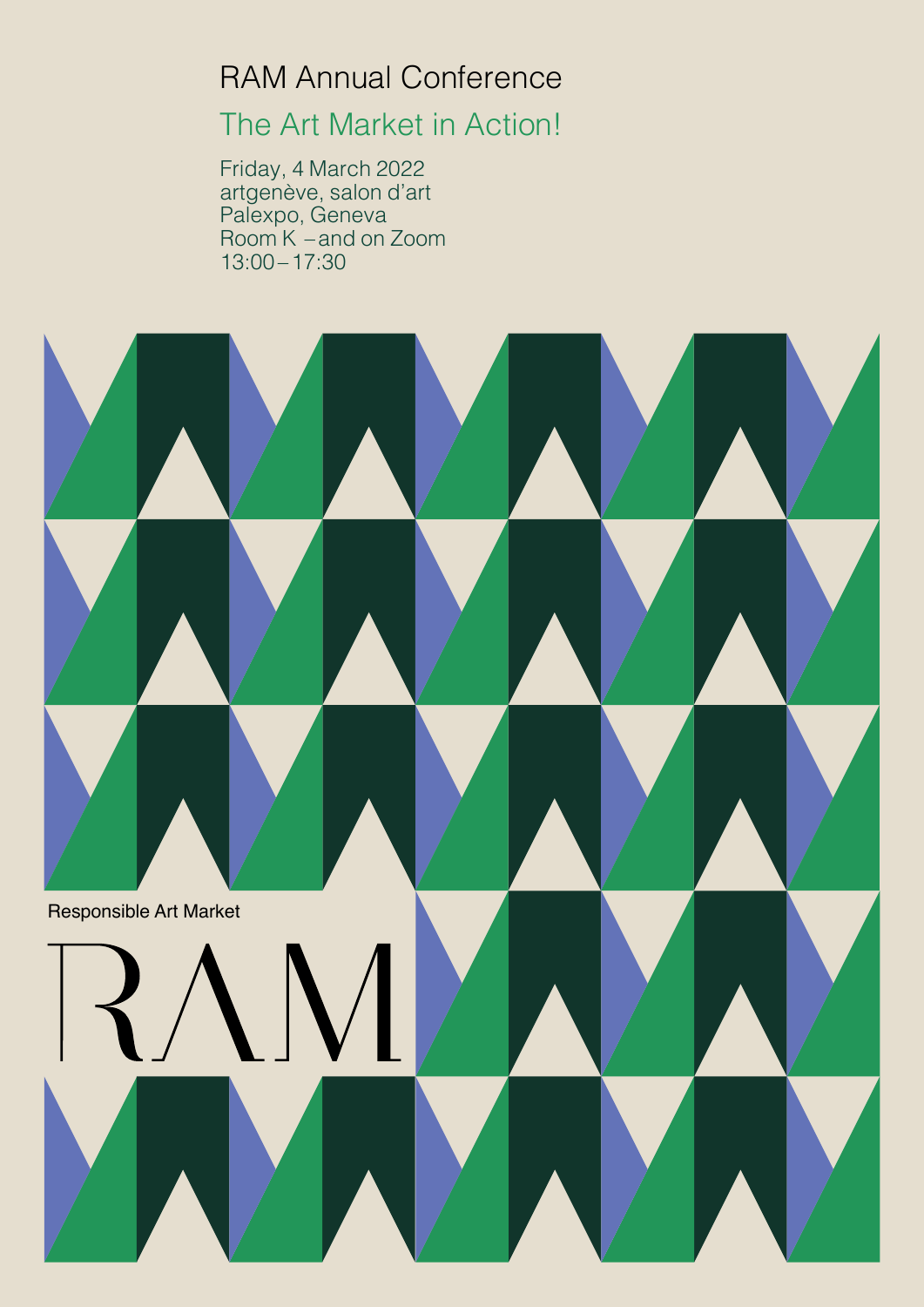### The Art Market in Action!

Constantly evolving to address new challenges and the ever changing world we live, this  $6<sup>th</sup>$  annual RAM conference, to be held in hybrid format (in person and online), will focus on the Art Market in Action !

We are delighted to welcome collector Sylvain Levy, for a fascinating keynote speech on Collecting art in the age of the metaverse.

From the perspective of the collector we turn to art market professionals in presenting RAM's latest publication, a "Toolkit for Art Market Professionals". Drafted by a working group of professionals from across the art market, the Toolkit aims to provide practical guidance to gallerists, dealers, art advisors and auction houses on handling the challenges which can arise when acting as intermediaries in the sale and purchase of works of art.

Through interactive dialogue and case studies, a panel of art market professionals will bring the Toolkit to life, sharing their experiences and practical tips for addressing difficult situations regarding liability, remuneration and conflicts of interest when they arise.

Following COP26 and growing public awareness and demands for businesses to address environmental and sustainability issues, the second part of the conference will ask the question "What does sustainability mean for art businesses ?". A panel of professionals who have embarked on the journey to reduce their carbon footprints, will share their collective experiences, practical tips and lessons learned so far.

| 12:00 | Lunch & Registration                                                                                                                                                                                                                                     |
|-------|----------------------------------------------------------------------------------------------------------------------------------------------------------------------------------------------------------------------------------------------------------|
| 13:00 | Welcome & opening remarks<br>Justine Ferland, Attorney at Law, Geneva                                                                                                                                                                                    |
| 13:20 | Keynote speaker: Collecting art in the age of the metaverse<br>Sylvain Levy, DSLcollection, Paris                                                                                                                                                        |
| 13:40 | <b>RAM's Toolkit for Art Market Professionals</b><br>Nicholas O'Donnell, Attorney at Law, Boston<br>Anne Laure Bandle, Art Law Foundation, Attorney at Law, Geneva                                                                                       |
| 14:10 | The Life of an artwork through the lens of the art market professional<br><b>Case Study</b>                                                                                                                                                              |
|       | <b>Galleries</b><br>Sarah Allen, Hauser & Wirth, London<br>Marion Papillon, Galerie Papillon, Comité Professionnel<br>des Galeries d'Art, Paris                                                                                                          |
|       | <b>Art Advisors</b><br>Aude Lemogne, LINK Management, Luxembourg                                                                                                                                                                                         |
|       | <b>Art Auction Houses</b><br>Mathilde Heaton, Phillips, London<br>Victoria Rey-de-Rudder, Bonhams, Geneva                                                                                                                                                |
| 15:40 | Coffee break                                                                                                                                                                                                                                             |
| 16:10 | What does "Sustainability" mean for art businesses?<br>Chair: Mathilde Heaton, Phillips, London<br>Simon Hornby, Crozier, London<br>Julia Fawsley Grant, ESGmark, London<br>Fabian Guignard, Christie's, Geneva<br>Roula Peyer, Simon Studer Art, Geneva |
|       |                                                                                                                                                                                                                                                          |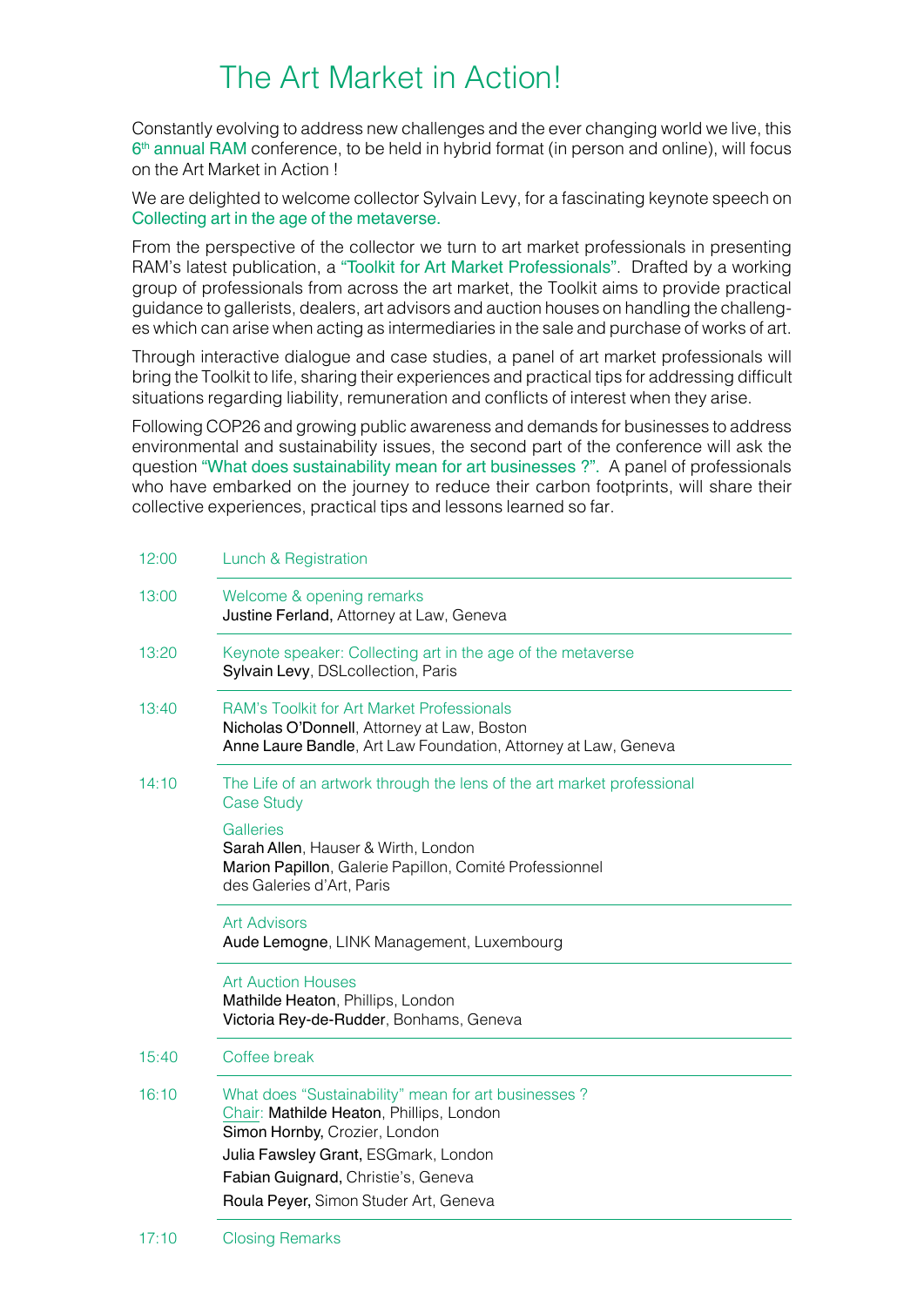### **Registration**

Register for the event online and by 28 February 2022 using the following link : www.responsibleartmarket.org/registration

You may not register at the venue.

#### REGISTRATION FEES

- CHF 150 for members of the Art Law Foundation/PAIAM
- CHF 200 for non-members
- CHF 70 for students and trainee lawyers

#### PAYMENT

Online by credit card: www.artlawfoundation.com/shop/ram Bank Transfer: to the Art Law Foundation Postfinance – 4808 Zofingen Account No: 17-60083-5 IBAN: CH27 0900 0000 1706 0083 5 Bic/Swift: POFICHBEXXX

Invoice

Thanks to the kind support of "artgenève", conference participants will receive a complimentary entry to the artgenève salon d'art.

WITH THE SUPPORT OF

SEYDOUX & ASSOCIÉS Fine Art



Artssurance

CROZIER

WITH THE COOPERATION OF